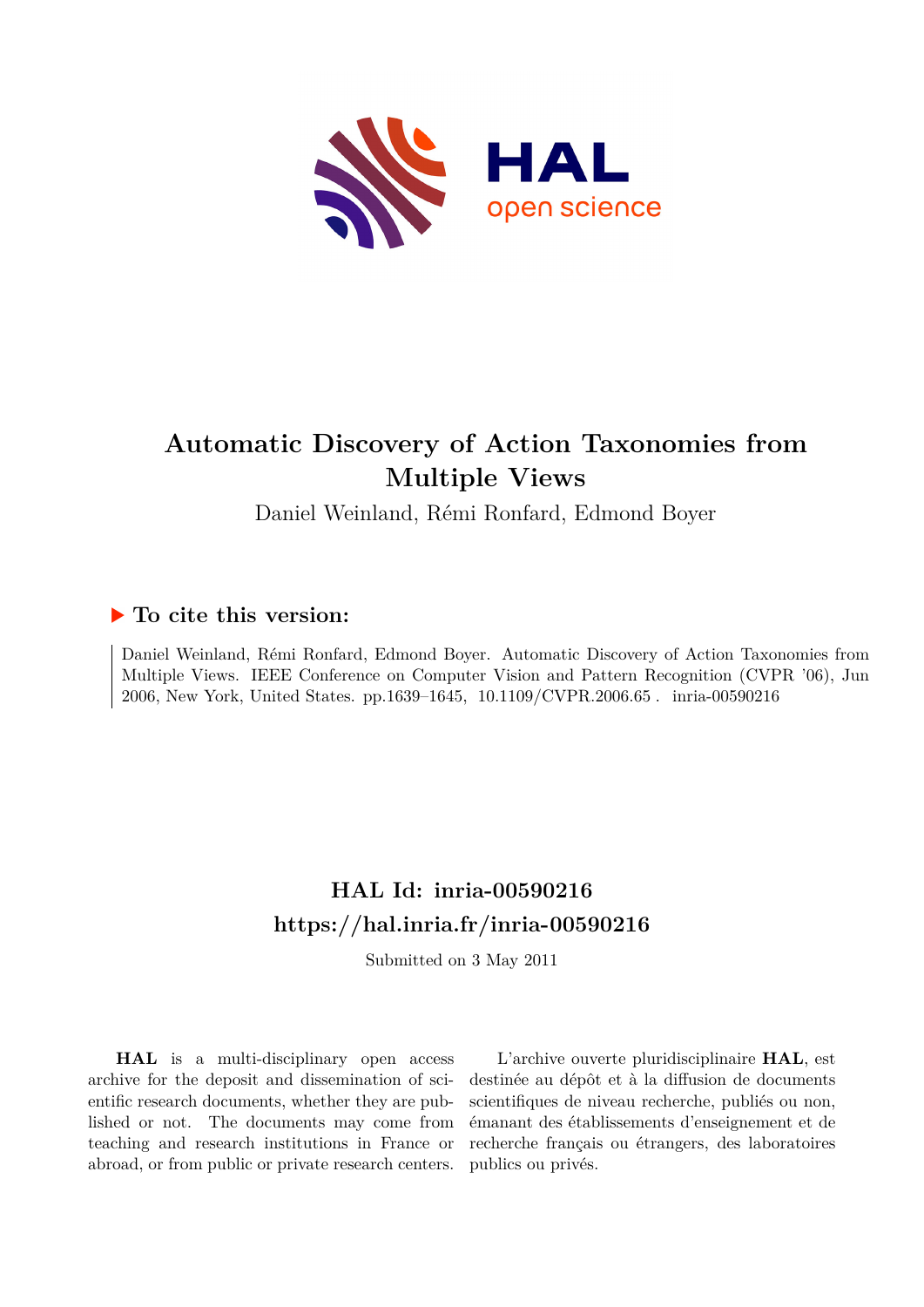# **Automatic Discovery of Action Taxonomies from Multiple Views**

Daniel Weinland <sup>∗</sup> Remi Ronfard Edmond Boyer Project PERCEPTION, INRIA Rhone-Alpes, 38334 Montbonnot Saint Martin, France {weinland, ronfard, eboyer}@inrialpes.fr

#### **Abstract**

*We present a new method for segmenting actions into primitives and classifying them into a hierarchy of action classes. Our scheme learns action classes in an unsupervised* manner *using examples recorded by multiple cameras. Segmentation and clustering of action classes is based on a recently proposed motion descriptor which can be extracted efficiently from reconstructed volume sequences. Because our representation is independent of viewpoint, it results in segmentation and classification methods which are surprisingly efficient and robust. Our new method can be used as the first step in a semi-supervised action recognition system that will automatically break down training examples of people performing sequences of actionsinto primitive actions that can be discriminatingly classified and assembled into high-level recognizers.*

#### **1 Introduction**

Recognizing actions of human actors from video is an important topic in computer vision with many fundamental applications in video surveillance, video indexing and social sciences. From a computational perspective, actions are best defined as four-dimensional patterns in space and in time [10]. Yet, much current research in computer vision ignores this fact and attempts to learn action models directly from monocular video [3, 6, 1]. In our work, we use multiple video cameras and shape-from-silhouette techniques to obtain four-dimensional recordings of action sequences. We compute new motion descriptors based on - *motion history volumes*- which fuse action cues, as seen from different viewpoints and over short time periods, into a single three dimensional representation. From that representation, we are able to segment the action streams into primitives and to cluster those primitives into a hierarchy of primitive action classes.

Our long-term goal is to automatically generate highlevel descriptions of video sequences in terms of the actions that can be recognized or inferred from the given visual input. Actions generally fall under two distinct categories composite actions which can be broken down into distinct temporal parts or segments, and primitive actions, which cannot be broken down further. In order to build a general action recognizer, we need the ability to break down a given sequence into primitive action segments, to label those segments into primitive actions using a vocabulary of learned action models, and to assemble the labeled segments into composite actions using concept hierarchies [8] or grammars [11].

In this work, we use a novel motion descriptor based on the *motion history volume* (MHV) which summarizes the action content of a short multi-view sequence without knowledge of body parts [15]. We automatically segment action sequences into primitive actions which can be represented by a single MHV and we cluster the resulting MHVs into a hierarchy of action classes, which allow us to recognize multiple occurrences of repeating actions. We are able to perform those two steps automatically, mainly because MHVs work in a volume space which considerably reduces the ambiguities traditionally associated with changes in viewpoints and occlusions even in multiple views.

As a concrete example, we asked two members of our lab to perform a sequence of simple actions, each repeated several times with different poses and styles, in front of 6 calibrated cameras. The resulting data set consists of unsegmented and unlabeled synchronized video sequences such as the one depicted in Figure 1. Using the new motion descriptor, we were able to segment (Section 5) and cluster (Section 6) such sequences into primitive actions, which we used as training examples for learning statistical classifiers. Such a semi-supervised scheme is important in practical terms because it facilitates the creation of large training sets for action recognition in the large.

Our method generates action taxonomies based on purely visual cues since we create higher-level action classes by abstracting two or more recorded actions which

<sup>∗</sup>D. Weinland is supported by a grant from the European Community under the EST Marie-Curie Project Visitor.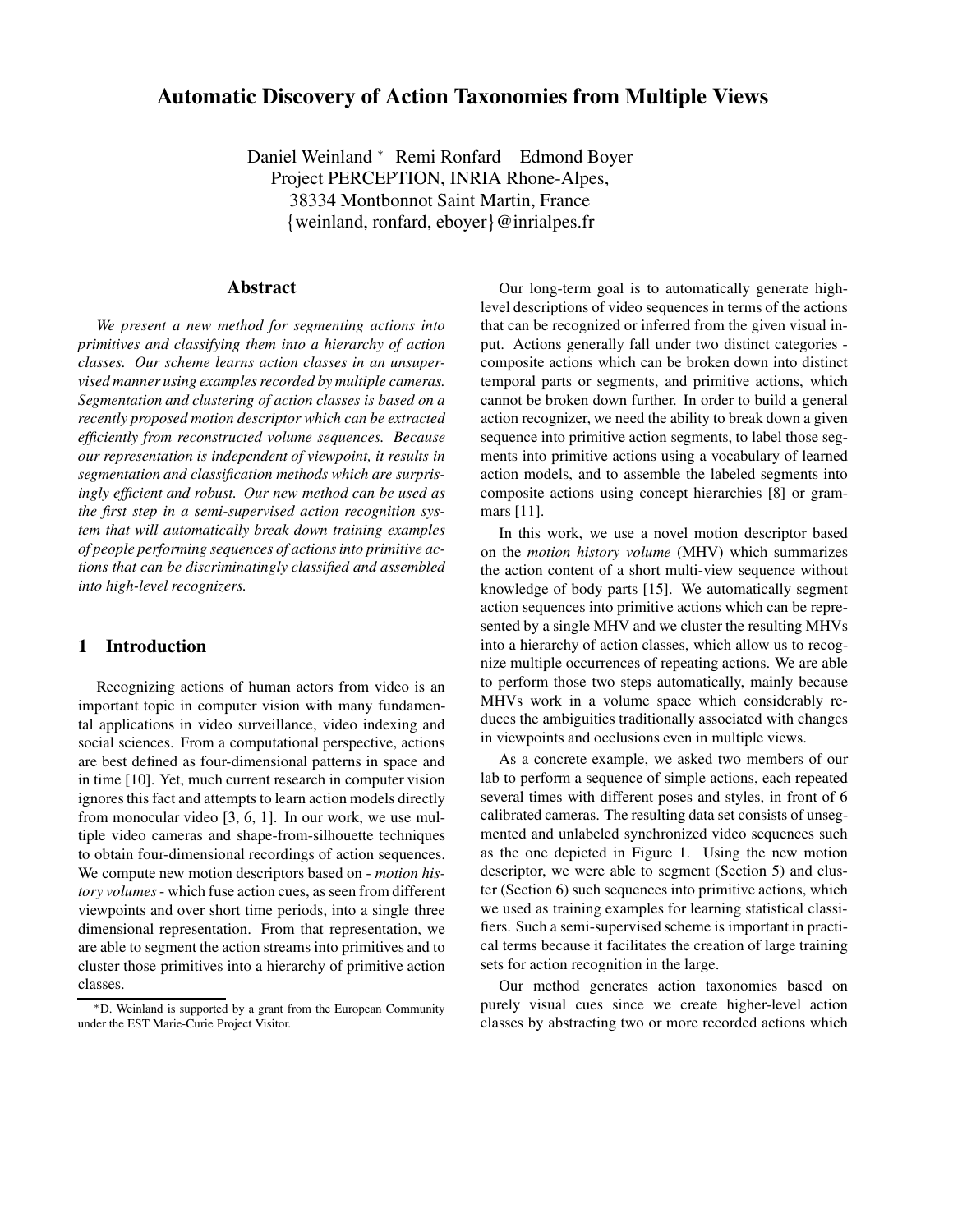

Figure 1. Example action sequence: Raise arms - rotate arms - turn left - raise arms - rotate arms **turn left - raise arms - rotate arms, seen from two different viewpoints. Such sequences are difficult to segment and label consistently from monocular cues, but are easily segmented and labeled using our view-independent motion descriptors.**

*look the same* from all viewpoints (as measured by the differences in a metric space of motion descriptors extracted from their MHVs). We believe this is an important step towards building complete, semantic taxonomies of actions and plans.

The paper is organized as follows. We review related work in Section 2. We briefly review motion history volumes and associated view-independent motion descriptors in Sections 3 and 4. We describe our segmentation algorithm in Section 5 and our clustering algorithm in Section 6. Both algorithms are based on the motion descriptors introduced in Section 4. Finally in Section 7 we describe a semi-supervised action classification system which uses the proposed algorithms to automatically segment and label the training and test sequences, and report initial results obtained on a limited but realistic data set.

# **2 Related work**

Segmentation and labeling of action sequences from *monocular video* is a difficult problem that has received considerable attention in recent years. Rittscher et al. learn dynamical models of actions from tracked contours and use them to segment new sequences [12]. Rui and Anandan perform an SVD decomposition of a long sequence of optical flow images and detect discontinuities in the trajectories of selected SVD components to segment video into *motion patterns* [13]. Zelnik-Manor and Irani cluster video sequences into *events* using normalized cuts on multiresolution sequences of spatio-temporal gradient magnitudes [16]. Brand and Kettnaker use unsupervised HMMs to perform simultaneous segmentation and clustering of actions from sequences of human silhouettes [3]. Wang et al. also use unsupervised HMMs to segment 2D hand motions and extract a vocabulary of musical conducting gestures, which allows them to describe video sequences optimally in the sense of minimum description length [14]. Feng and Cham compare methods for segmenting action sequences with or without body part correspondences and propose a hybrid scheme that can handle *ambiguous correspondences* [5]. All such methods work only with restricted variations in viewpoint, which make them ill-suited to cases such as of Figure 1 where each action is performed multiple times with vastly different poses.

Segmentation and labeling of action sequences from *multiple views* is a relatively little-studied area. Previous work assumes either that the cameras are uncalibrated (so that reconstruction is not possible) or that a full human body model can be recovered (so that reconstruction includes body part recognition and tracking). Thus, Marr and Vaina discuss the problem of segmenting the 3D movement of shapes and suggest the use of local minima of the 3D motion of human limbs as natural transitions between primitive movements [9]. Campbell et al. investigate several view-invariant features for action classification from face and hand tracking based on using multi-view stereo [4]. Davis and Bobick use *motion templates* in multiple views, but they assume uncalibrated cameras and are therefore unable to perform 3D reconstruction [2]. Similarly, Ogale et al. cluster action sequences in multiple views separately by detecting minima and maxima of optical flow inside silhouettes and matching the selected silhouettes using phase correlation [11]. This allows them to learn action grammars from examples recorded by multiple cameras, but their grammars remain viewpoint-dependent.

To the best of our knowledge, no previous work has attempted to perform segmentation and clustering from *volumetric* reconstructions. In this paper, we propose such a method, which extends monocular methods most naturally by introducing view-invariant motion descriptors built from silhouettes in multiple calibrated views. Compared with previous work, our method has the advantage that we perform all three steps of segmenting, clustering and classifying action sequences in 3D with a representation which is fully view-invariant, and is much simpler to recover than a full human body model.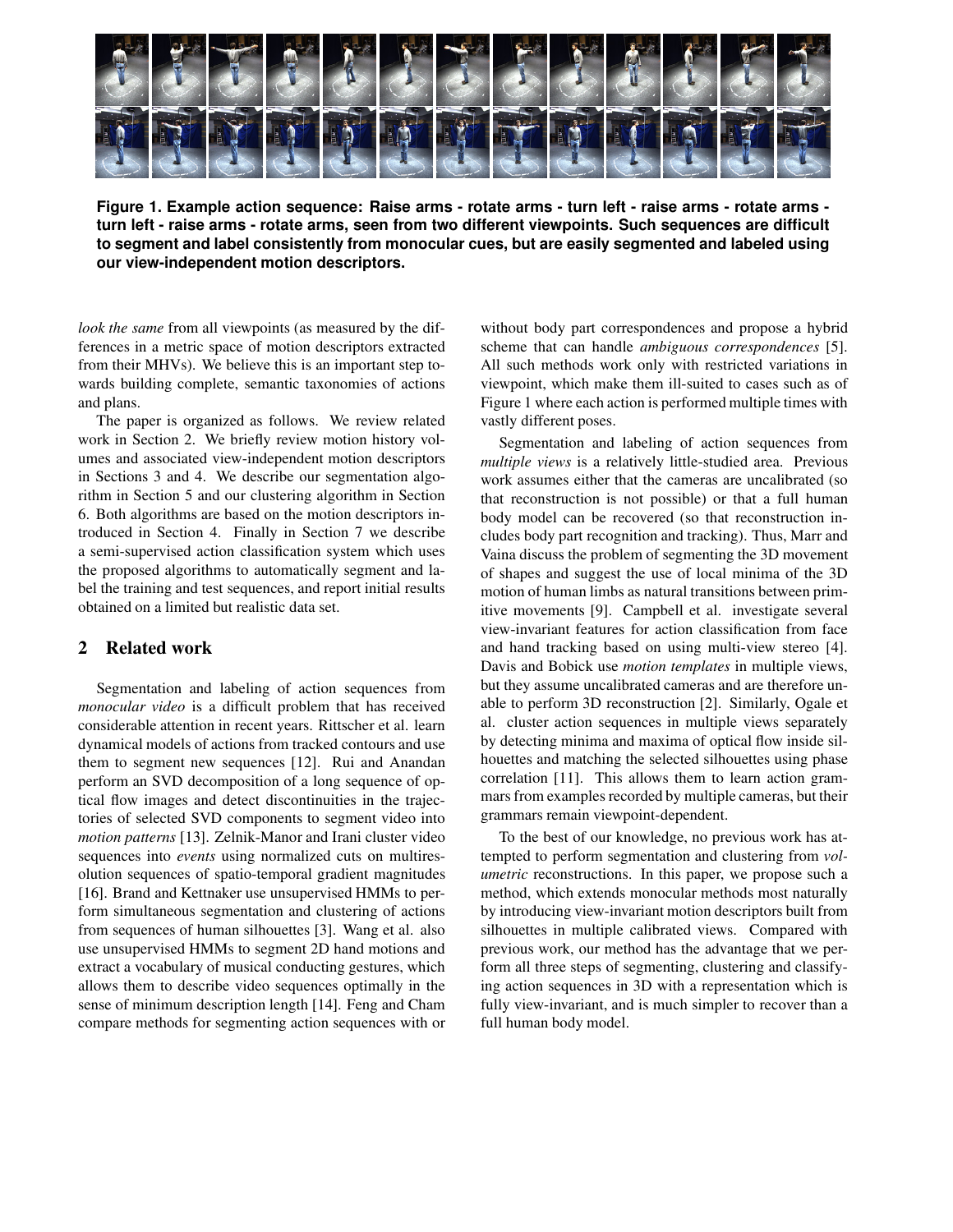

**Figure 2. Example motion history volumes: "Lift arm" and "knee", rendered from different viewpoints. Colors: red = current, ..., blue = maximum duration, encode time of last occupancy.**

# **3 Motion History Volumes**

In this section, we present the 3D motion templates on which we ground our approach. These templates are a 3D generalization of the 2D motion templates introduced by Bobick and Davis in [2]. Both 2D and 3D templates are based on image silhouettes, which are binary valued functions indicating object occupancies in image projections.

Motion templates encode the history of motion occurrences. In 2D images, pixel values are therefore multiplevalues recording how recently motion occurred at a pixel. The extension to 3D is straightforward by considering voxels instead of pixels, and the space occupancy function  $D(x, y, z, t)$  over time steps t. Voxel values in the MHV at time  $t$  are then defined by:

$$
v_{\tau}(x, y, z, t) = \begin{cases} \tau & \text{if } D(x, y, z, t) \\ \max(0, v_{\tau}(x, y, z, t - 1) - 1) & \text{otherwise} \end{cases}
$$
 (1)

where  $\tau$  is the maximum duration a motion is stored.

The input occupancy function  $D(x, y, z, t)$  is estimated using silhouettes and is defined by the visual hull at time  $t$ . Voxelic visual hulls are easy to compute and yield robust 3D representations. Note however that, as for 2D motion templates, different body proportions may still result in different templates. Figure 2 shows examples for motion history volumes.

#### **4 Motion Descriptors**

To compare or discriminate motions, we need to find a representation which is invariant to transformations in locations, orientations or sizes. To this purpose, we use both alignment and invariant descriptors based on motion templates and Fourier transform. The idea is first to center scale-normalized motion history volumes into a cylindrical coordinate system where the z-axis is aligned with the vertical direction. Hence, dependencies on scale and horizontal translations are removed. For rotations around the vertical axis, we use the fact that they correspond to translations in the cylindrical coordinate systems, and that a function  $f_0(x)$ and its translated counterpart  $f_t(x) = f_0(x-x_0)$  only differ by a phase modulation after Fourier transform:

$$
F_t(k) = F_0(k)e^{-j2\pi kx_0}.
$$
 (2)

Thus absolute values of the Fourier transform are rotation invariant descriptors.

The choice made here is motivated by the assumption that similar actions only differ by rigid transformations composed of scale, translation, and rotation around the zaxis. Of course, this does not account for all similar actions of any body shape, but it appears to be reasonable in most situations. In addition, restricting the Fourier-space representation to the lower frequencies also implicitly allows for additional degrees of freedom in object appearances and action executions. Our experiments also show that Fourier magnitudes provide more discriminative information than correlation features when comparing actions. The following section details our exact implementation.

**Alignment** We express the motion templates in a cylindrical coordinate-system:

$$
v(\sqrt{x^2+y^2}, \tan^{-1}\left(\frac{y}{x}\right), z) \to v(r, \theta, z).
$$

Thus rotations around the z-axis results in cyclical translation shifts:

 $v(x \cos \theta_0 + y \sin \theta_0, -x \sin \theta_0 + y \cos \theta_0, z) \rightarrow v(r, \theta + \theta_0, z).$ 

We center and scale-normalize the templates. In detail, if  $v$  is the volumetric cylindrical representation of a motion template, we assume all voxels that represent a time step, i.e. for which  $v_0(r, \theta, z) > 0$ , to be part of a point cloud. We compute the mean  $\mu$  and variances  $\sigma_r$  and  $\sigma_z$  in z- and r-direction. The template is then shifted, so that  $\mu = 0$ , and scale normalized so that  $\sigma_z = \sigma_r = 1$ . We choose to normalize in  $z$  and  $r$  direction, instead of a PCA based normalization, focusing on the main directions human differ on, and assuming scale effects dependent on positions to be rather small. This method may fail aligning e.g. a person spreading its hand with a person dropping its hand, but gives good results for people performing similar actions, which is more important.

**Invariant descriptors** In the new coordinate system we apply a 1D Fourier-transform over  $\theta$  for each value r and z:

$$
V(r, k_{\theta}, z) = \int_{-\pi}^{\pi} v(r, \theta, z) e^{-j2\pi k_{\theta}\theta} d\theta,
$$
 (3)

and take as invariant features the magnitudes:

$$
f(r, k_{\theta}, z) = |V(r, k_{\theta}, z)|.
$$
 (4)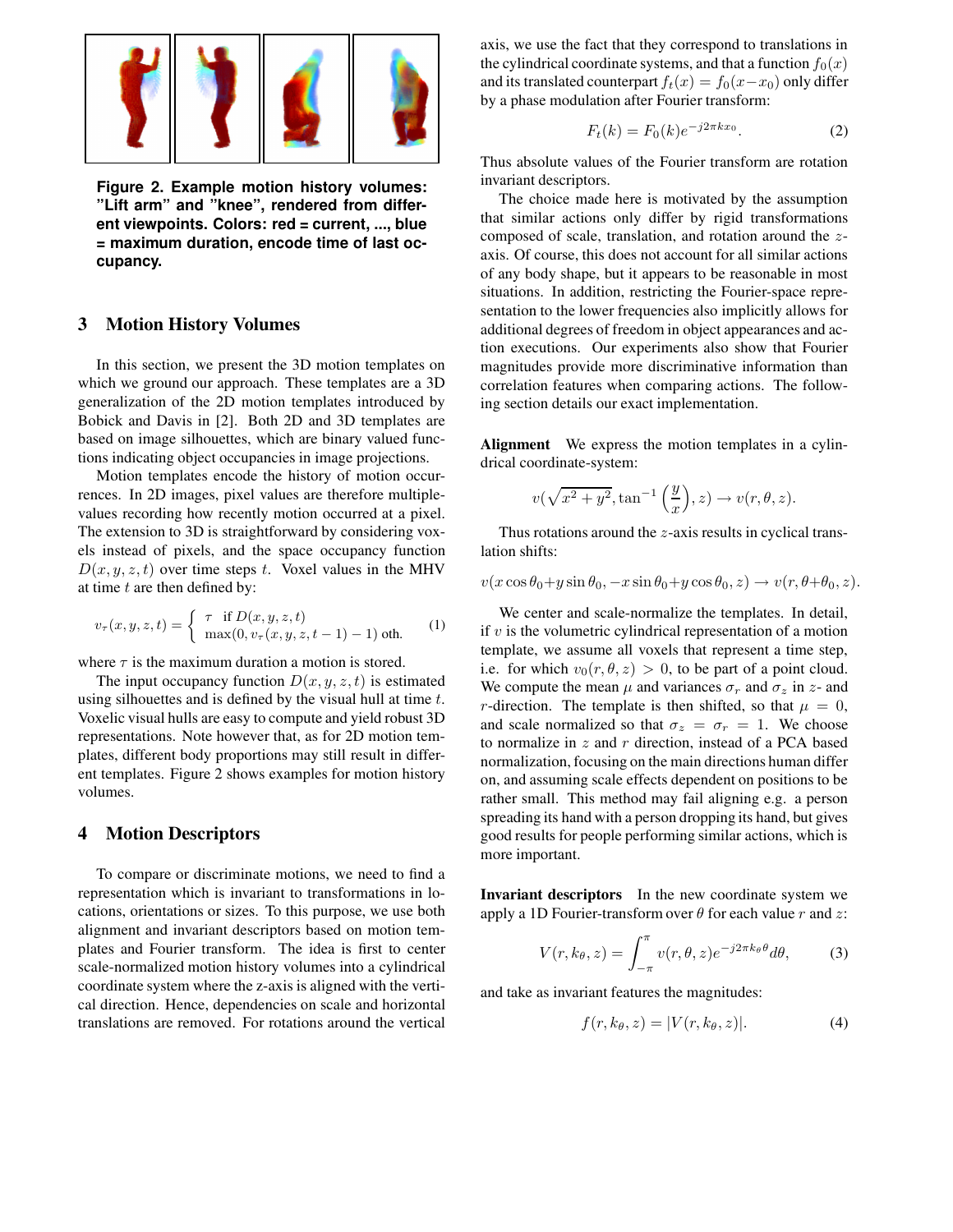Note that various combination of the Fourier transform could be used here, for example magnitudes of the 3D Fourier-transform over all dimensions  $r, \theta, z$  as we did in [15]. We use the Fourier transform over the single dimension  $\theta$  to preserve exact spatial information in the remaining directions. Such spatial information appears to be important when segmenting motions into elementary actions. The counterpart is that the above descriptor (4) is ambiguous with axial symmetries along the z-axis, hence similar actions performed by the left or right body parts can be difficult to discriminate.

It should also be mentioned here that to preserve the properties of the Fourier transform (e.g. robustness to noise, separation in fine and coarse features) for all dimensions, an additional 2D Fourier-transform can be applied to  $f(r, k_\theta, z)$  for r and z:

$$
\hat{V}(\omega_r, k_\theta, \omega_z) = \iint_{-\infty}^{\infty} |V(r, k_\theta, z)| e^{-j2\pi(\omega_r r + \omega_z z)} dr dz.
$$
 (5)

# **5 Temporal Segmentation**

Temporal segmentation consists in splitting a sequence of motions into elementary segments. It is a necessary preliminary step to higher level processing of motion sequences including classification and clustering. In supervised approaches, segments are usually manually labeled in an initial set of motion sequences, and further operations are achieved by correlating unknown motion sequences with these learned segments on a frame by frame basis, using possibly various temporal scales [2, 7]. In this paper, we do not assume such *a priori* knowledge and propose instead a simple but efficient approach to automatically segment 3D motion sequences.

Any temporal segmentation relies on the definition of elementary motion segments. There are two main approaches to segmentation: Energy minima can be used to detect reversal of motion direction, following an early proposal by Marr and Vaina [9]. Or discontinuities can be used to detect changes in the temporal pattern of motion [13]. From experiments we found energy minima more stable, i.e. similar action sequences are segmented more consistently. The function over time that we segment is then a global motion energy function. This function is an approximation of the global body velocity estimated using the motion history volumes. It is based on the observation that rest states correspond to instants where few motions only occur, and thus result in few voxels encoding motion in the MHV, when small temporal windows are considered. Therefore, segment detection simply consists in finding minima of the sum of voxel values in the MHV, assuming a small value for  $\tau$ in 1. Figure 3 shows several examples of sequences segmented this way. As can be seen in the figure, detection of energy minima is fairly unambiguous in this examples.



**Figure 3. Motion Energy for action: Lift arms rotate arms - lower arms and turn in new position. Executed three times by (left) female actor, (right) male actor. Local energy minima serve as segmentation criteria of sequences. Motion volumes for each segment are shown in Figure 4.**

In the implementation we use a derivative of Gaussian filter and zero crossing to detect the minima. Parameter  $\tau$ in equation (1) was set to constant 10 frames during all experiments. Temporal scale was not important for detection of all relevant segments. In practice, the minima detection appears to be very successful in segmenting motions, even for coupled motions, like moving torso and arms in parallel, local minima occur. Of course, this measure is still sensitive to small variations of velocity that can result in local minima. However, by allowing a possible over-segmentation the method will detect most of the motion segment boundaries.

# **6 Action taxonomies**

Given a segmented action sequence, we would like to recognize multiple occurrences of the same primitive actions and to label the sequence accordingly. This capability will be important in the next section when we attempt to train classifiers for all primitive actions in a semi-supervised fashion.

We build an action taxonomy from a segmented sequence by hierarchically clustering the segments into classes. Initially, each segment is a single occurrence of its own action class, and is represented as a single point in the space of view-invariant motion descriptors of Section 4, which is a high-dimensional Euclidean space. We then apply a standard hierarchical clustering method to the segments. This creates a binary tree of action classes, where each class is now represented by a point cloud in the space of motion descriptors (see Figure 6).

We report experiments on two different datasets of increasing complexity. In each we segment the sequences as explained in section 5 and compute a single MHV per segment. This is illustrated in Figures 4 and 8. The experiments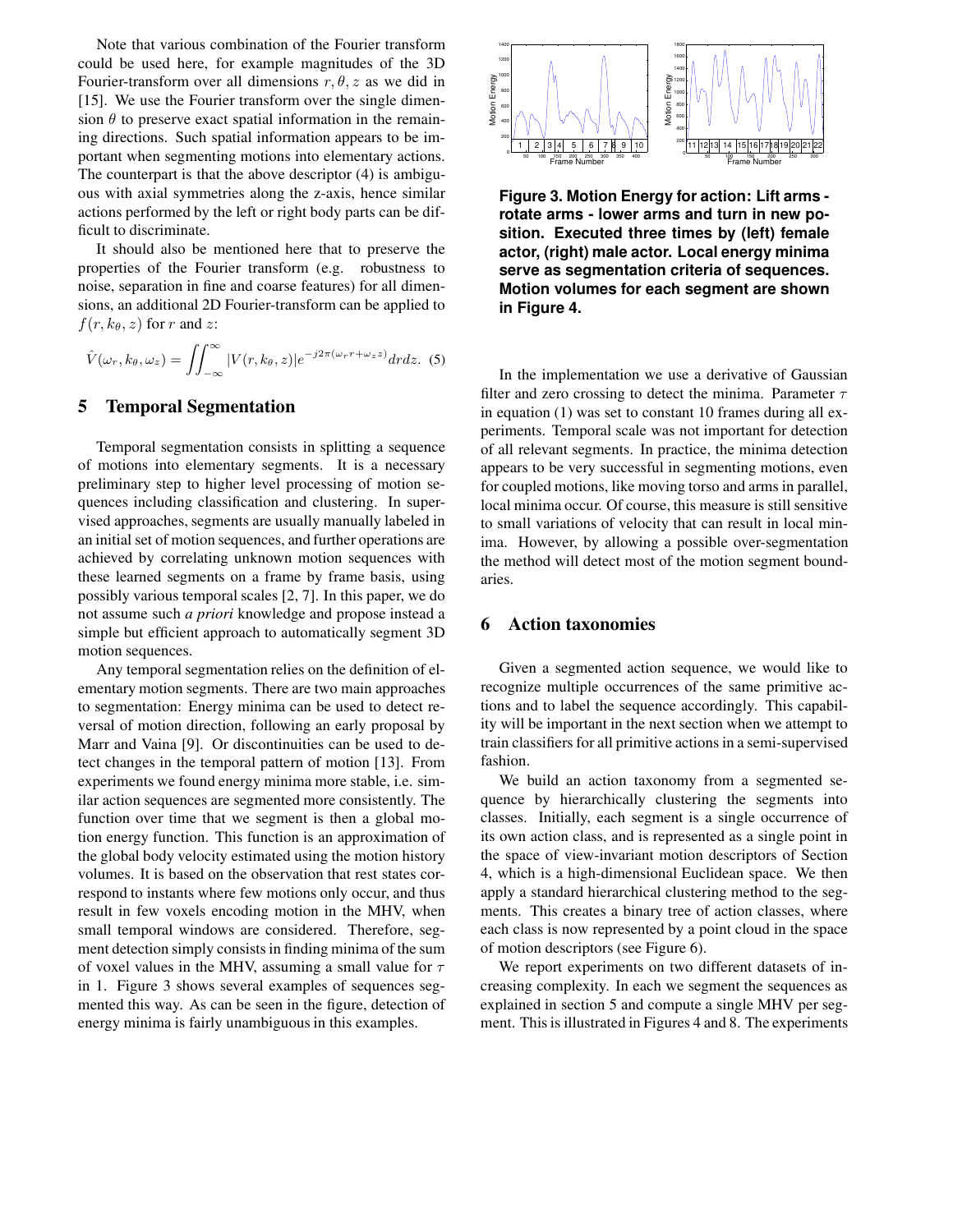

**Figure 4. History volumes computed at segments of varying duration, and their clusters, using segmentation from Figure 3. (Top) female actor repeating three times: Lift arms ahead - rotate arms**  lower arms and turn in new position. (Bottom) the same done by a male actor, from original sequence **shown in Figure 1. The clusters are labeled manually for presentation purposes.**

were conducted on MHVs obtained from 6 silhouettes extracted using a standard background subtraction method. The resulting motion templates were mapped into a discrete cylindrical coordinate representation of size  $64 \times 64 \times 64$ . Clustering was achieved using an agglomerative scheme, where the distance between objects is the Euclidean distance, and clusters were linked according to their furthest neighbor. The first dataset shows how actions performed by different persons, with different bodies, are handled by our system. The second dataset is a more realistic set of natural actions in arbitrary orders. Its interpretation is less straightforward, but it gives strong insights on the potential of our motion descriptors to yield consistent high-level interpretations.

#### 6.1 Clustering on Primitive Actions

Here a dataset of 22 motion sequences performed by both a male and a female actor were considered. Segmented key actions are shown in Figure 5. The actors perform successively each action three times while changing their orientations in between. The automatic motion segmentation returns 203 motion volumes (100 for the woman, 103 for the man). We start by computing a dendrogram of all male segments, using Euclidean distances and furthest neighbor assignments. A good trade-off between motion variation within single clusters and multiple clusters having same labels is then to cut the hierarchy into 21 clusters. All segments inside these clusters are labeled according to the most obvious interpretation. From these labels, the 21 clusters are then labeled with respect to the most current actions which occurs in each cluster. Figure 6 shows the labeled dendrogram. Within these clusters, 7 (6.8%) actions were obviously assigned a wrong cluster, 4 actions give birth to



**Figure 5. Perspective views of the motion history volumes computed for each action category. (1) lift right arm ahead. (2) lift right arm sideways. (3) lift left arm sideways ahead. (4) lift left arm sideways. (5) rotate both arms lifted. (6) lower both arms sideways. (7) lift both arms sideways. (8) lift right leg bend knee. (9) lift left leg bend knee. (10) lift right leg firm. (11) jump.**

single clusters, and one cluster is ambiguous (lower or lift arm sideways).

We next compute a hierarchy from the male and female data. The procedure is the same as in the previous experiment. Du to higher variations in the dataset the clusters result in a coarser action grouping. A good trade-off between motion variation within single clusters and multiple clusters having same labels is this time to cut the hierarchy into 9 clusters, as shown in Figure 7. With respect to this labeling only two actions are wrongly assigned.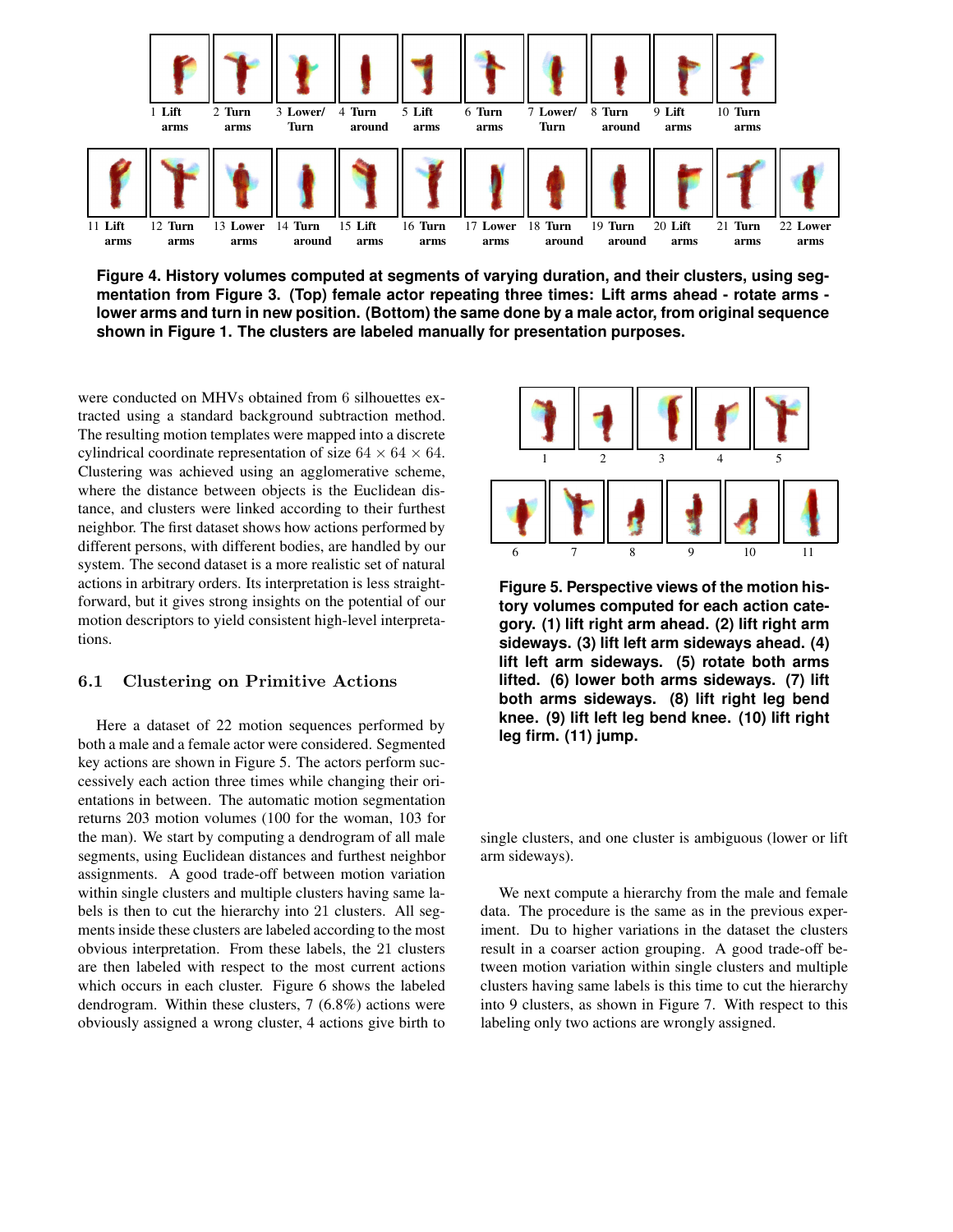

**Figure 6. Hierarchical clustering of 103 male actions. 21 top nodes labeled with respect to the most occurring action.**



**Figure 7. Hierarchical clustering of 203 male and female actions. 9 top nodes labeled with respect to the most occurring action.**

# 6.2 Clustering on Composite Actions

In another clustering experiment we used a different dataset of actions with a much more complex semantics. Those sequences are pantomimes of various daily life actions such as catching a ball, picking up, stretching, laughing, etc. The segmentation and clustering methods were applied to each of these sequences. Figures 8 and 9 show the segmented motion templates and the hierarchy obtained for one such sequence. Again groups of higher level actions in Figure 9 have a simple interpretation such as lift or lower arms. Note also the group *rest in position* where segments without motion, typically between actions, have been consistently clustered.

# **7 Semi-supervised classification**

In this section we use the MHV clusters as training data to learn discriminant classifiers for each of the discovered action classes. We use the motion templates that have been



**Figure 8. History Volumes for pantomime sequence "catching ball".**

automatically extracted in the previous section, i.e. we use the 11 actions corresponding to the key labels in Figure 5. Each action is represented each by 3 samples per actor. One example per class is shown in Figure 5.

We split the set into two configurations: woman/man and man/woman. While simple, this test shows how the proposed descriptors discriminate actions with different bodies. Every action class in the data-set is represented by the mean value of the descriptors over the available population in the action training set. Any new action is then classified



**Figure 9. Hierarchical clustering of "catching ball" sequence.**